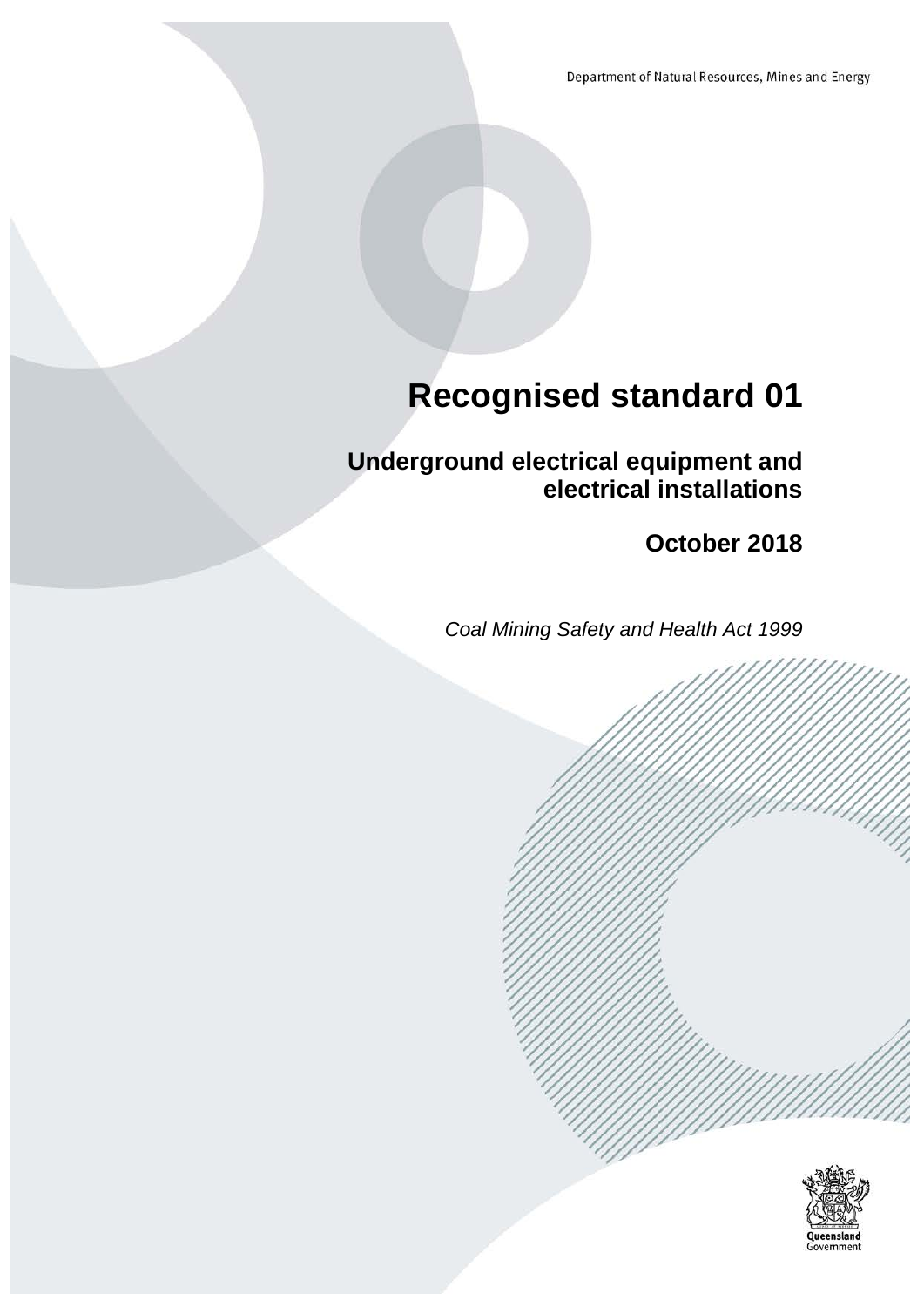Recognised Standards may be updated from time to time. To ensure you have the latest version, check the DNRME website: [https://www.business.qld.gov.au/industry/mining/safety-health/mining-safety](https://www.business.qld.gov.au/industry/mining/safety-health/mining-safety-health/legislation-standards-guidelines)[health/legislation-standards-guidelines](https://www.business.qld.gov.au/industry/mining/safety-health/mining-safety-health/legislation-standards-guidelines) or contact your local Inspector of Mines.

| <b>North Region - Townsville</b> | North Region - Mount Isa            | <b>North Region - Atherton</b> |
|----------------------------------|-------------------------------------|--------------------------------|
| PO Box 1752                      | PO Box 334                          | PO Box 210                     |
| MC Townsville Q 4810             | Mount Isa Q 4825                    | Atherton Q 4883                |
| P (07) 4447 9248                 | P (07) 4747 2158                    | P (07) 4095 7023               |
| Fax (07) 4760 7400               | Fax (07) 4743 7165                  | Fax (07) 4091 2844             |
| tsymines@dnrm.gld.gov.au         | isamines@dnrm.gld.gov.au            | tsymines@dnrm.qld.gov.au       |
| <b>South Region</b>              | <b>Central Region - Rockhampton</b> | <b>Central Region - Mackay</b> |
| PO Box 1475                      | PO Box 3679                         | PO Box 1801                    |
| Coorparoo Q 4151                 | <b>Red Hill Q 4701</b>              | Mackay Q 4740                  |
| P (07) 3330 4272                 | P (07) 4936 0184                    | P (07) 4999 8512               |
| Fax (07) 3405 5346               | Fax (07) 4938 4331                  | Fax (07) 4953 2761             |
| sthmines@dnrm.qld.gov.au         | rockyminesinsp@dnrm.qld.gov.au      | minesmackay@dnrm.gld.gov.au    |

This publication has been compiled by the Mines Inspectorate, Mines Safety and Health, Department of Natural Resources, Mines and Energy.

#### © State of Queensland, 2018

The Queensland Government supports and encourages the dissemination and exchange of its information. The copyright in this publication is licensed under a Creative Commons Attribution 3.0 Australia (CC BY) licence.

Under this licence you are free, without having to seek our permission, to use this publication in accordance with the licence terms.



You must keep intact the copyright notice and attribute the State of Queensland as the source of the publication.

Note: Some content in this publication may have different licence terms as indicated.

For more information on this licence, visit http://creativecommons.org/licenses/by/3.0/au/deed.en

The information contained herein is subject to change without notice. The Queensland Government shall not be liable for technical or other errors or omissions contained herein. The reader/user accepts all risks and responsibility for losses, damages, costs and other consequences resulting directly or indirectly from using this information.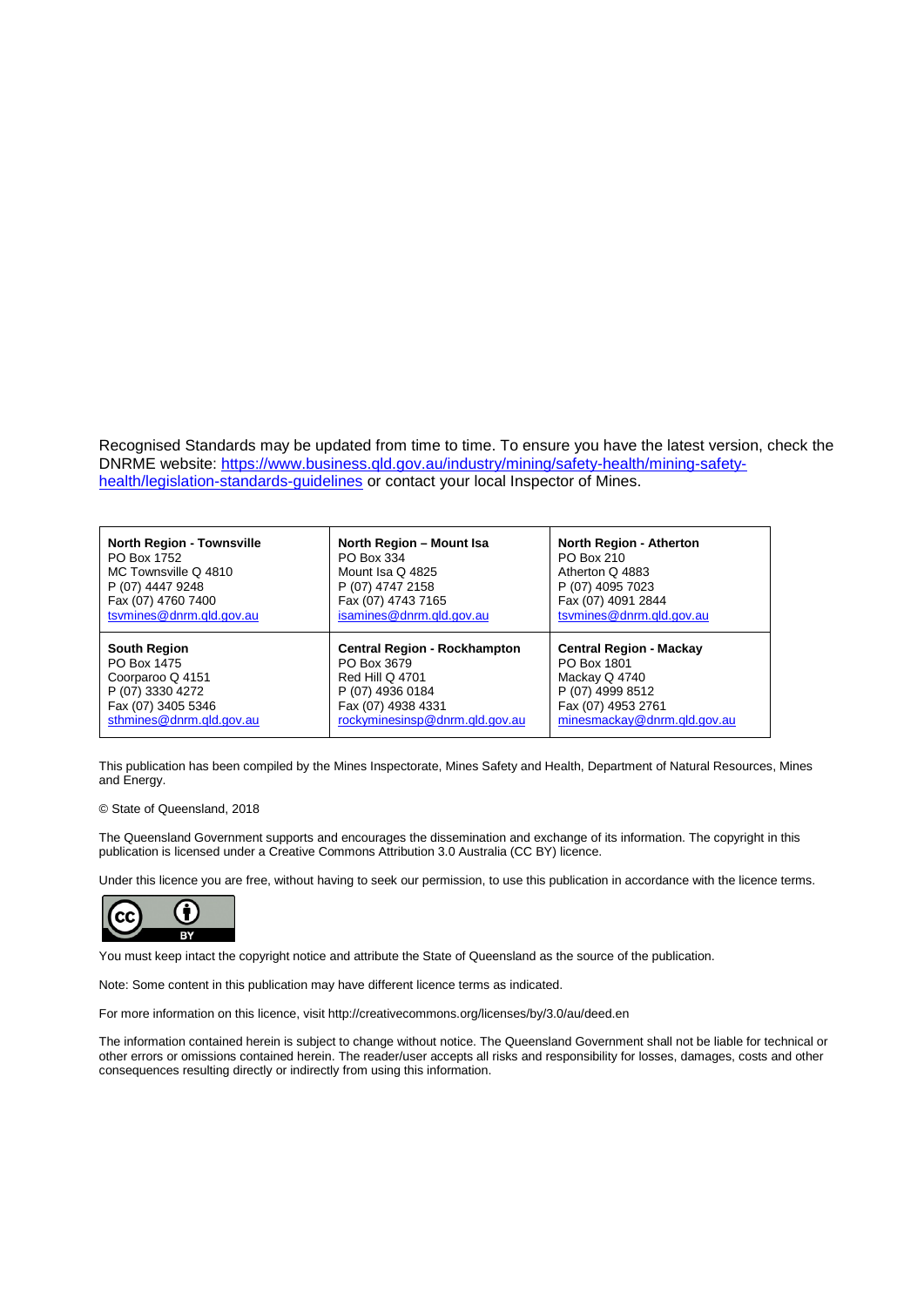## **Recognised Standards**

**This document is issued in accordance with PART 5—RECOGNISED STANDARDS and Section 37(3) of the** *Coal Mining Safety and Health Act 1999.*

#### **PART 5 - RECOGNISED STANDARDS**

#### **71 Purpose of recognised standards**

A standard may be made for safety and health (a "recognised standard") stating ways to achieve an acceptable level of risk to persons arising out of coal mining operations.

#### **72 Recognised standards**

- (1) The Minister may make recognised standards.
- (2) The Minister must notify the making of a recognised standard by gazette notice.
- (3) The chief executive must keep a copy of each recognised standard and any document applied, adopted or incorporated by the recognised standard available for inspection, without charge, during normal business hours at each department office dealing with safety and health.
- (4) The chief executive, on payment by a person of a reasonable fee decided by the chief executive, must give a copy of a recognised standard to the person.

#### **73 Use of recognised standards in proceedings**

A recognised standard is admissible in evidence in a proceeding if—

- (a) the proceeding relates to a contravention of a safety and health obligation imposed on a person under part 3; and
- (b) it is claimed that the person contravened the obligation by failing to achieve an acceptable level of risk; and
- (c) the recognised standard is about achieving an acceptable level of risk.

#### **PART 3- SAFETY AND HEALTH OBLIGATION**

#### **37. How obligation can be discharged if regulation or recognised standard made**

- 37(3) …. if a recognised standard states a way or ways of achieving an acceptable level of risk, a person discharges the person's safety and health obligation in relation to the risk only by—
	- (a) adopting and following a stated way; or
	- (b) adopting and following another way that achieves a level of risk that is equal to or better than the acceptable level."

Where a part of a recognised standard or other normative document referred to therein conflicts with the *Coal Mining Safety and Health Act 1999* or the *Coal Mining Safety and Health Regulation 2017*, the Act or Regulation takes precedence.

#### **This recognised standard is issued under the authority of the Minister for Natural Resources, Mines and Energy.**

*[Gazetted October 2018]*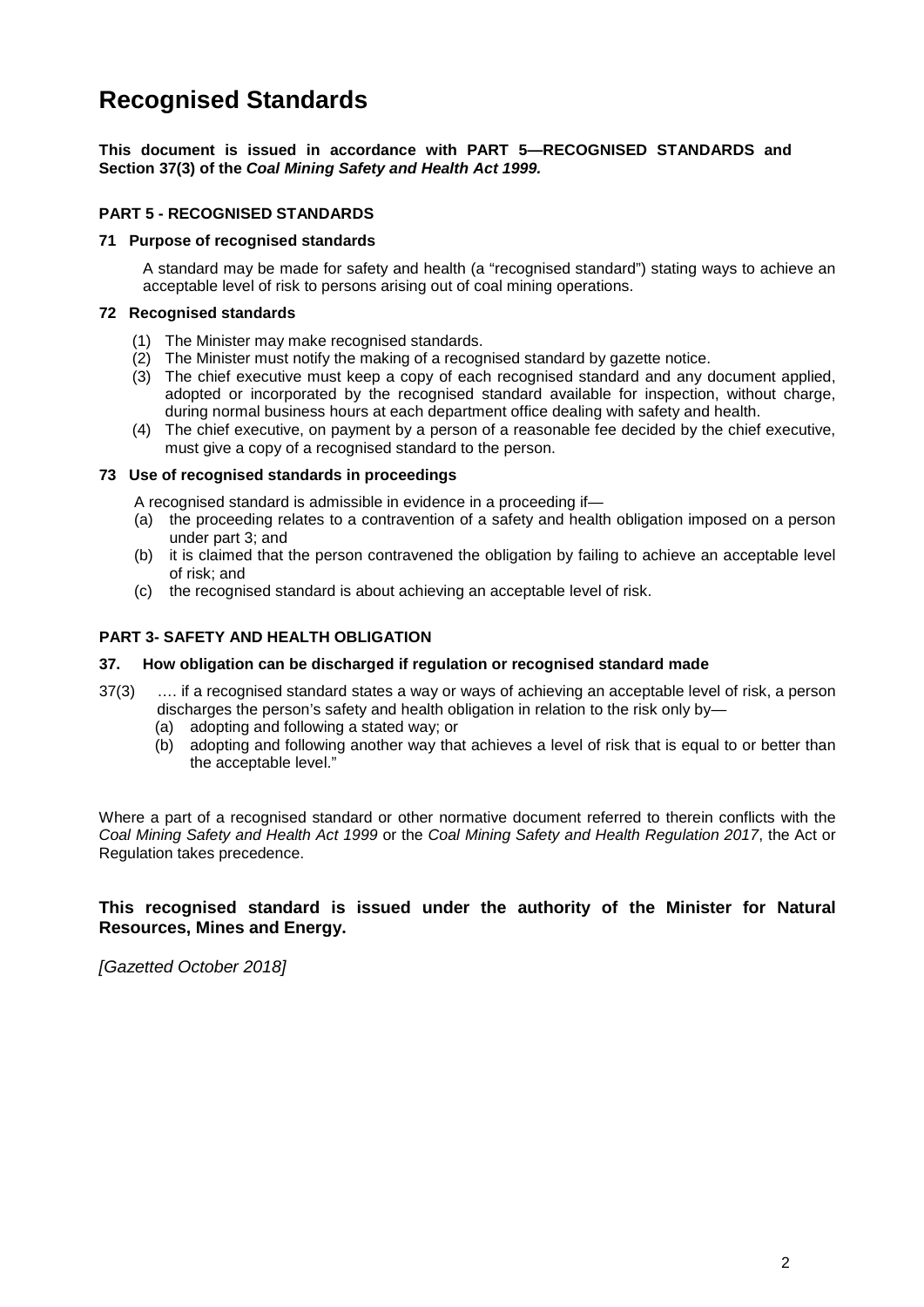## <span id="page-3-0"></span>**Contents**

|   | 3<br><b>Contents</b>                            |                                                                                     |   |  |  |
|---|-------------------------------------------------|-------------------------------------------------------------------------------------|---|--|--|
| 1 |                                                 | <b>Purpose</b>                                                                      | 4 |  |  |
| 2 |                                                 | $\overline{\mathbf{4}}$<br><b>Scope</b>                                             |   |  |  |
| 3 |                                                 | <b>Application Framework</b><br>4                                                   |   |  |  |
| 4 |                                                 | <b>Technical Guidance</b><br>$\overline{\mathbf{4}}$                                |   |  |  |
|   | 4.1                                             |                                                                                     |   |  |  |
|   | 4.2                                             |                                                                                     |   |  |  |
|   | 4.3                                             |                                                                                     |   |  |  |
|   | 4.4                                             |                                                                                     |   |  |  |
|   | 4.5                                             |                                                                                     |   |  |  |
|   | 4.6                                             |                                                                                     |   |  |  |
|   | 4.7                                             |                                                                                     |   |  |  |
|   | 4.8                                             |                                                                                     |   |  |  |
|   | 4.9                                             |                                                                                     |   |  |  |
|   | 4.10                                            |                                                                                     |   |  |  |
|   | 4.11                                            |                                                                                     |   |  |  |
|   | 4.12                                            |                                                                                     |   |  |  |
|   | 4.13                                            |                                                                                     |   |  |  |
|   | 4.14                                            |                                                                                     |   |  |  |
|   | 4.15                                            |                                                                                     |   |  |  |
|   | 4.16                                            | Selection, installation and use of cable plugs, receptacles, couplings and glands 9 |   |  |  |
|   | 4.17                                            | Prevention of ignition of flammable gas, combustible dust or combustible material 9 |   |  |  |
|   | 4.18                                            |                                                                                     |   |  |  |
|   | 4.19                                            |                                                                                     |   |  |  |
|   | 4.20                                            |                                                                                     |   |  |  |
|   | 4.21                                            |                                                                                     |   |  |  |
|   | 4.22                                            |                                                                                     |   |  |  |
|   | 4.23                                            |                                                                                     |   |  |  |
|   | 4.24                                            |                                                                                     |   |  |  |
|   | 4.25                                            |                                                                                     |   |  |  |
|   | 4.26                                            |                                                                                     |   |  |  |
| 5 | <b>Definitions</b><br>12                        |                                                                                     |   |  |  |
| 6 | <b>References - Normative Standards</b><br>13   |                                                                                     |   |  |  |
| 7 | <b>References - Informative Standards</b><br>15 |                                                                                     |   |  |  |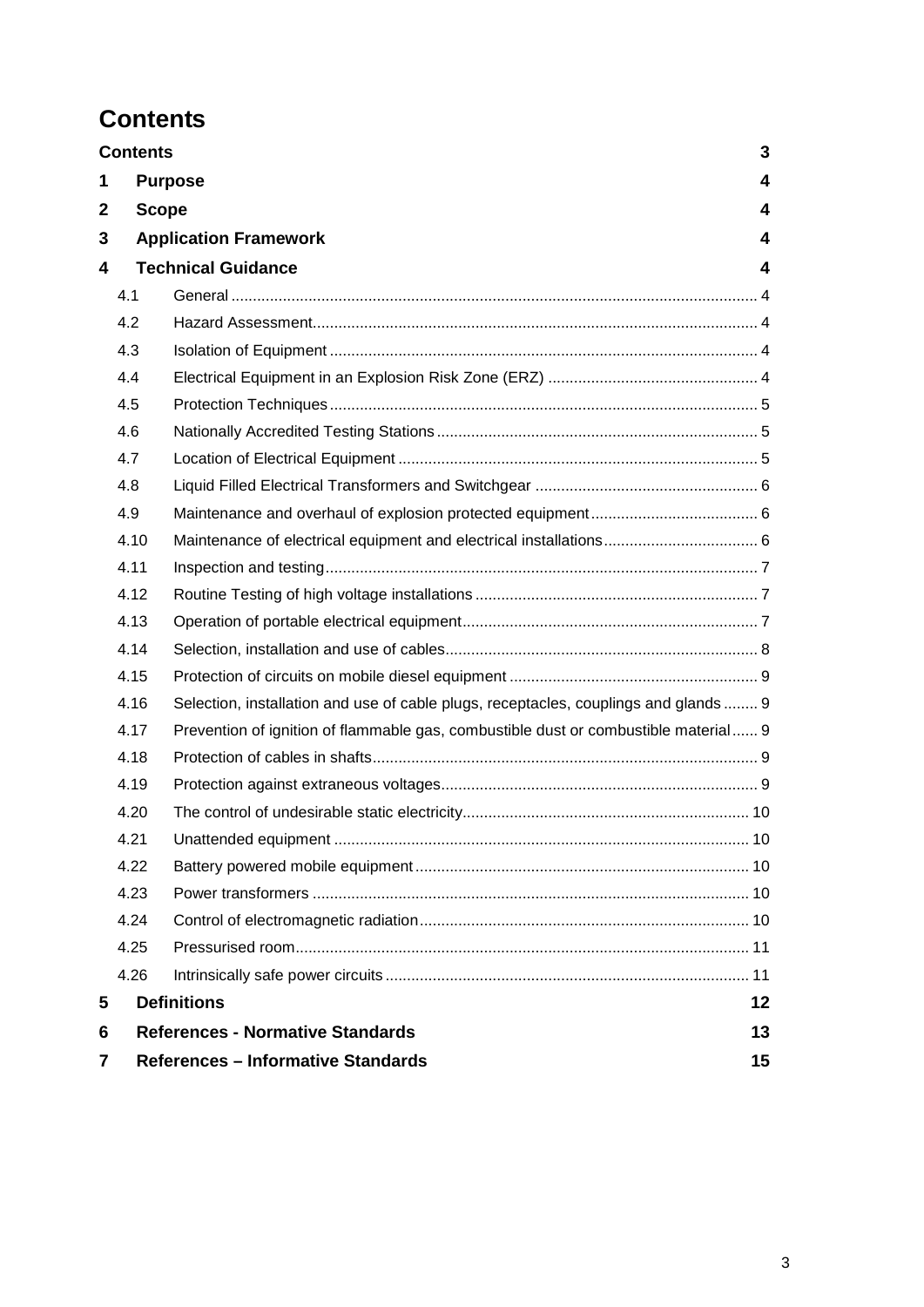## <span id="page-4-0"></span>**1 Purpose**

The purpose of this standard is to establish the minimum standards for the selection, installation, maintenance and operation of electrical equipment and electrical installations in an underground coal mine.

## <span id="page-4-1"></span>**2 Scope**

This standard applies to electrical equipment and electrical installations below ground in an underground coal mine and electrical equipment and electrical installations on the surface directly associated with the underground operations of a coal mine. This standard does not apply to the general surface of an underground coal mine.

## <span id="page-4-2"></span>**3 Application Framework**

The electrical equipment and electrical installations in an underground coal mine require high standards of design, installation and maintenance, particularly in the hazardous areas of the mine – referred in this standard as "explosion risk zones". To this end reliance on *standard or normal* electrical equipment and electrical installations is not sufficient to achieve the necessary levels of risk. This standard indicates the additional requirements that may be necessary to achieve an acceptable level of risk.

### **NOTE: RECOGNISED STANDARDS ARE NOT MANDATORY**

 *Recognised standards are not mandatory; but when followed provide a way of meeting safety and health obligations. A person may adopt another way of managing that risk; however, in the event of an incident the person may be required to show that the method adopted was equivalent to the method in the recognised standard.*

## <span id="page-4-3"></span>**4 Technical Guidance**

### <span id="page-4-4"></span>**4.1 General**

Electrical installations should be of a design and standard in accordance with **AS/NZS 3000:2007**  Electrical Installations (known as Australian/New Zealand Wiring Rules) where applicable.

### <span id="page-4-5"></span>**4.2 Hazard Assessment**

Assessment of the potential hazards of the operation of electrical equipment and installations must be taken into account to ensure that the risk to the safety and health of persons is minimised.

### <span id="page-4-6"></span>**4.3 Isolation of Equipment**

Electrical equipment and cable connectors, other than IS and ELV circuits, must be provided with facilities for locking the electrical supply in a safe or isolated position.

### <span id="page-4-7"></span>**4.4 Electrical Equipment in an Explosion Risk Zone (ERZ)**

Fixed, mobile and transportable electrical equipment, other than electrical equipment associated with hot work or live testing, installed or operated in an ERZ must be suitably certified by a nationally accredited testing station and constructed, installed and operated in accordance with the relevant standards published by Standards Australia: The status of electrical equipment which was approved under the *Coal Mining Act 1925* immediately before to commencement of the *Coal Mining Safety and Health Act 1999* is outlined in Part 20 – Transitional provisions and repeals, of the latter Act.

The equipment must be suitable for use in an underground coal mine.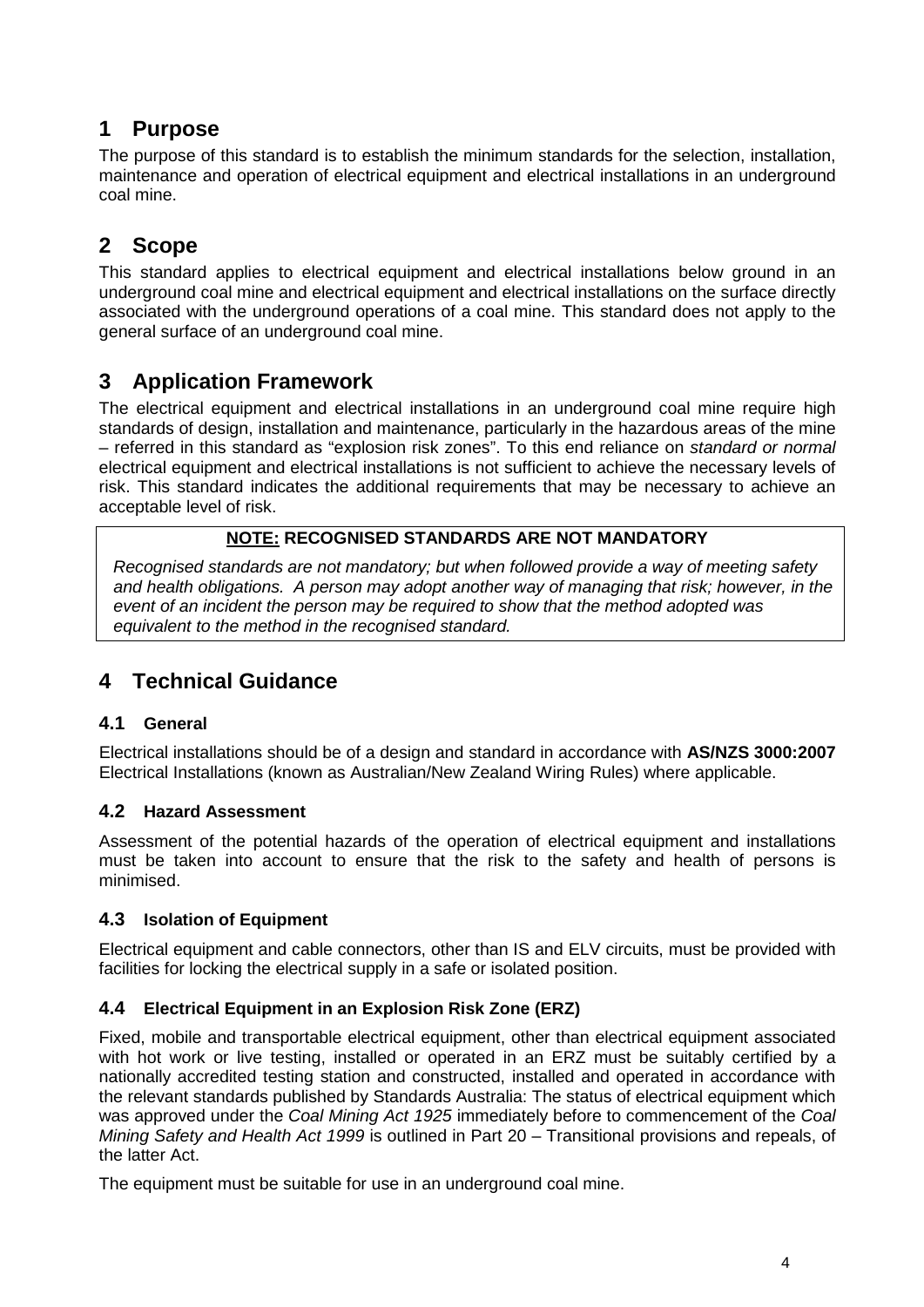### <span id="page-5-0"></span>**4.5 Protection Techniques**

| Protection techniques for electrical equipment and electrical installations in<br>explosion risk zones |                                                          |                                                     |  |  |  |
|--------------------------------------------------------------------------------------------------------|----------------------------------------------------------|-----------------------------------------------------|--|--|--|
| <b>Description of protection</b><br>technique                                                          | <b>Relevant Australian</b><br><b>Standard and symbol</b> | <b>Remarks</b>                                      |  |  |  |
| Explosion risk zone 0 (ERZ0)                                                                           |                                                          |                                                     |  |  |  |
| Intrinsically safe                                                                                     | AS/NZS 60079.11<br>Ex ia                                 |                                                     |  |  |  |
| Special protection                                                                                     | <b>AS/NZS 1826</b><br>Ex s                               | In accord with Australian<br>Standards for Zone 0   |  |  |  |
| Caplights for use in mines<br>susceptible to firedamp                                                  | AS/NZS 62013.1<br>Ex I                                   |                                                     |  |  |  |
| <b>Explosion risk zone 1 (ERZ1)</b>                                                                    |                                                          |                                                     |  |  |  |
| Intrinsically safe                                                                                     | AS/NZS 60079.11<br>Ex ib                                 |                                                     |  |  |  |
| Special protection                                                                                     | <b>AS/NZS 1826</b><br>Ex s                               | In accord with Australian<br>Standards for Zone 1   |  |  |  |
| Flameproof enclosure                                                                                   | AS/NZS 60079.1<br>Ex d                                   |                                                     |  |  |  |
| Encapsulated                                                                                           | AS/NZS 60079.18<br>Ex m                                  |                                                     |  |  |  |
| Pressurized rooms or<br>enclosures                                                                     | AS 2380.4 / AS/NZS 60079.2<br>Ex p                       | In accord with Australian<br>Standards for Zone 1   |  |  |  |
| Increased safety                                                                                       | AS/NZS 60079.7<br>Ex e                                   | Additional mechanical<br>protection may be required |  |  |  |
| Ventilation                                                                                            | AS 1482<br>Ex v                                          | In accord with Australian<br>Standards for Zone 1   |  |  |  |

Equipment suitable for use in ERZ0 can also be used in ERZ1. Equipment suitable for use in an ERZ1 can also be used in a Negligible-Explosion Risk Zone (NERZ). ERZ0, ERZ1 and NERZ are as defined in the *Coal Mining Safety and Health Regulation 2017*.

### <span id="page-5-1"></span>**4.6 Nationally Accredited Testing Stations**

The following organisations are nationally accredited testing stations:

- 4.6.1 Simtars 2 Smith Street REDBANK QLD 4301
- 4.6.2 TestSafe Australia 919 Londonderry Road LONDONDERRY NSW 2573
- 4.6.3 Ex Testing and Certification Pty Ltd 30 Kennington Drive TOMAGO NSW 2322
- 4.6.4 Mine Safety Technology Centre 8 Hartley Drive THORNTON NSW 2322

### <span id="page-5-2"></span>**4.7 Location of Electrical Equipment**

The installation of electrical equipment, other than portable or mobile equipment, signalling equipment or telephones and accessories, should be subject to the following requirements: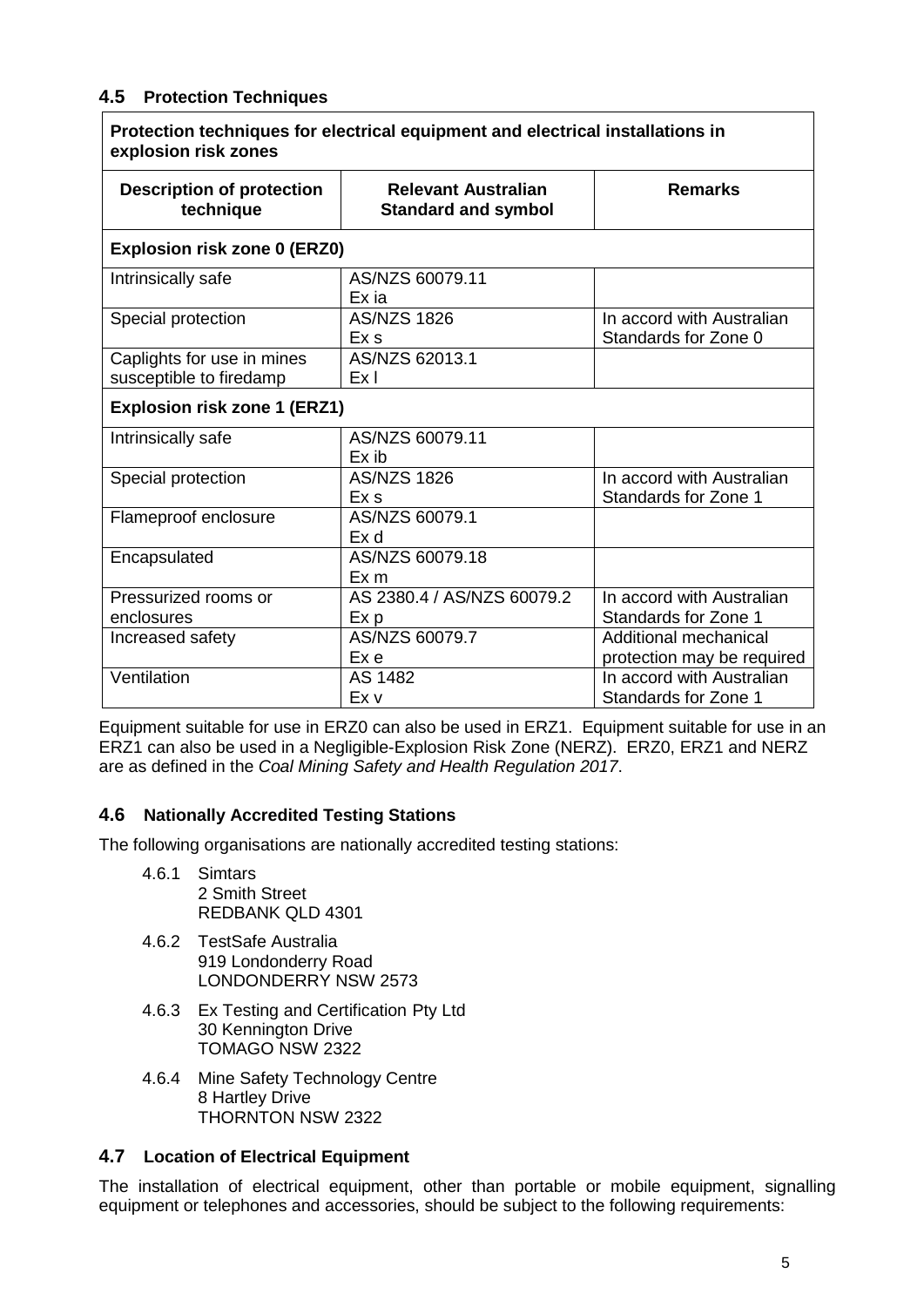- 4.7.1 The equipment should be housed in a room, recess or area set aside for the purpose.
- 4.7.2 The room, recess or area should be constructed to provide adequate height and working space.
- 4.7.3 Flammable material should not be stored in any location adjacent to electrical equipment.
- 4.7.4 The room, recess or area should be constructed so as to protect the equipment from damage by falls of ground or from passing traffic, and must be kept clean of all debris.
- 4.7.5 The room, recess or area should be adequately ventilated, having regard to the type of equipment and its use.
- 4.7.6 The room, recess or area should have adequate lighting.

#### <span id="page-6-0"></span>**4.8 Liquid Filled Electrical Transformers and Switchgear**

- 4.8.1 Installation
	- 4.8.1.1 A formal risk assessment must be undertaken prior to the installation and operation of liquid filled electrical transformers and switchgear.
	- 4.8.1.2 Electrical transformers and switchgear containing combustible liquid should not be installed within 25 metres of any shaft bottom, or within 25 metres of where any roadway, drive, drift or other passage opens into the shaft.
	- 4.8.1.3 A transformer of the liquid immersed type should be placed in or above a specially prepared sump or container capable of containing the liquid content of the transformer.
	- 4.8.1.4 There should be no combustible material exposed or stored in any roadway, room or recess that is used for housing electrical equipment containing combustible liquid.
	- 4.8.1.5 The location of electrical transformers and switchgear containing combustible liquid should be ventilated with provision for short-circuiting to return airway the products of combustion if a fire occurred.
- 4.8.2 Operation
	- 4.8.2.1 Over-temperature protection should be provided on liquid immersed transformers for liquid and windings. In the event of a high temperature being detected the power to the transformer must be automatically disconnected.
	- 4.8.2.2 The liquid contained in electrical equipment should be such that infrequent contact will not result in long-term health problems.

#### <span id="page-6-1"></span>**4.9 Maintenance and overhaul of explosion protected equipment**

The maintenance and overhaul of electrical equipment installed and/or operated or intended to be installed and/or operated in an ERZ0 or ERZ1 should be in accordance with the relevant Australian Standards.

#### <span id="page-6-2"></span>**4.10 Maintenance of electrical equipment and electrical installations**

A system of planned maintenance, including the maintenance of relevant records, must be instituted for all electrical equipment and electrical installations.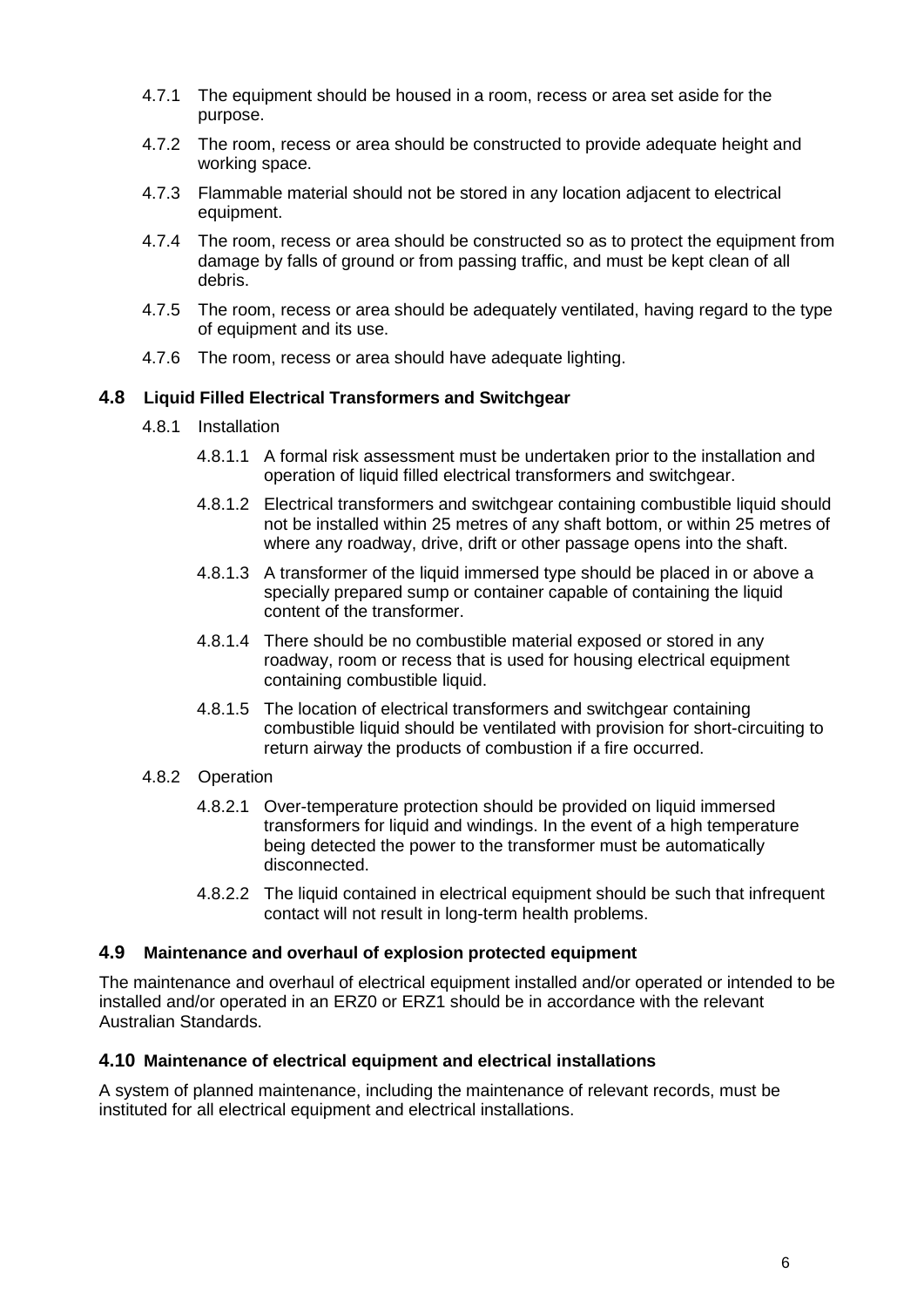### <span id="page-7-0"></span>**4.11 Inspection and testing**

- 4.11.1 Routine testing
	- 4.11.1.1 The frequency with which the routine inspections and tests of the electrical equipment and electrical installations at the mine are to be carried out must be developed and recorded.
	- 4.11.1.2 Routine testing of the electrical equipment and electrical installations including earthing systems must be carried out by competent persons using appropriate testing equipment.
	- 4.11.1.3 The following routine inspections and tests of electrical equipment and electrical installations should be carried out:-
		- 4.11.1.3.1 An inspection of all electrical equipment including the enclosure, doors and covers of all electrical switchgear used at the mine, and all earthing conductors.
		- 4.11.1.3.2 A test of the insulation of every electrical lighting and power circuit below ground, including all electrical equipment forming part of, or in connection with such circuits, either collectively or in parts.
		- 4.11.1.3.3 A test of the electrical conductance of all earthing conductors and metallic coverings if used as such as well as a test of the insulation resistance of each conductor of every trailing cable.
		- 4.11.1.3.4 Inspections of electrical equipment in explosion risk zones must be carried out in accordance with **AS/NZS 2290.1:2014** Electrical equipment for coal mines – Introduction, inspection and maintenance – For hazardous areas.

#### 4.11.2 Recording of tests

The results of the tests and examinations prescribed in 4.11.1 above must be recorded.

#### 4.11.3 New equipment

All new electrical equipment and electrical installations, including that re-erected in a new position in the mine, must be examined and tested before being put into service.

#### <span id="page-7-1"></span>**4.12 Routine Testing of high voltage installations**

Routine testing of all high voltage apparatus and cables must be carried out at intervals indicated by factors including:

- 4.12.1 The history of previous faults and failures,
- 4.12.2 Equipment usage,
- 4.12.3 Age,
- 4.12.4 History of operation of protection systems,
- 4.12.5 Manufacturer's recommendations, and
- 4.12.6 Backup protection.

#### <span id="page-7-2"></span>**4.13 Operation of portable electrical equipment**

#### 4.13.1 **The use of certified portable electrical equipment in an ERZ**

Portable electrical equipment operated in an ERZ should be suitably certified by a nationally accredited testing station, and constructed and operated in accordance with the relevant Australian Standards. The use of certified portable electrical equipment in an ERZ is not a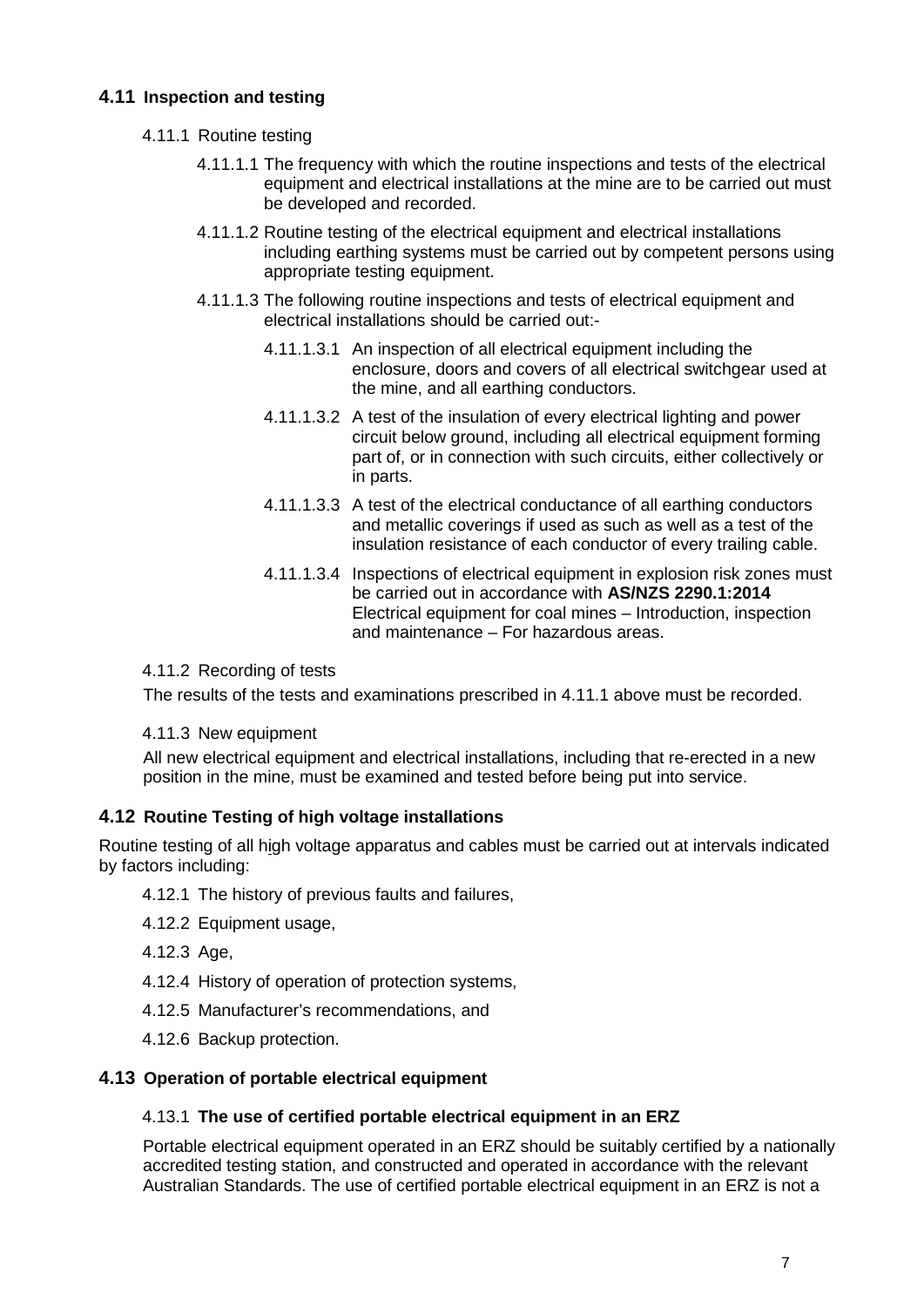trivial exercise, and apparatus shall only be used in this application where it is required for the functioning of the mine.

The status of electrical equipment which was approved under the *Coal Mining Act 1925* immediately before to commencement of the *Coal Mining Safety and Health Act 1999* is outlined in Part 20 – Transitional provisions and repeals, of the latter Act.

#### 4.13.2 **The use of uncertified portable electrical equipment in an ERZ**

- 4.13.2.1 Uncertified portable electrical equipment must not be operated in an ERZ0.
- 4.13.2.2 Uncertified portable electrical equipment must not be used in an ERZ1 if certified equipment is available that is equally suitable for the task. Even then, the use of portable uncertified electrical equipment in an ERZ1 is not a trivial matter and should only be undertaken where it is required for the functioning of the mine.
- 4.13.2.3 A formal risk assessment must be undertaken prior to the use of uncertified portable electrical equipment in an ERZ1. The results of the risk assessment must be documented and an operating procedure developed there from.
- 4.13.2.4 Only persons authorised in writing by the underground mine manager and the electrical engineering manager must operate the equipment.
- 4.13.2.5 Prior to taking the equipment underground it must be inspected by appropriately qualified electrical personnel authorised by the Manager and must not be dismantled for adjustment of internal circuitry or repaired underground.
- 4.13.2.6 After use the equipment must be withdrawn from the mine.
- 4.13.2.7 The Manager must ensure that the equipment is not to be used in any location where the percentage of methane in the general body of air exceeds 0.5% by volume.
- 4.13.2.8 Any batteries used by the equipment must not be replaced in an ERZ1.
- 4.13.2.9 The equipment must be accompanied at all times by a person trained in the use of and must have in his possession a certified continuously reading methanometer with its methane alarm preset to activate at 0.5% by volume. The ERZ controller must be advised of the presence of the equipment in his section.
- 4.13.2.10 Should any defect on the equipment be detected at any time, the equipment must be immediately withdrawn from underground.
- 4.13.2.11 Persons authorised under subclause 4.13.2.4 of this standard must make a full report on the use of this equipment. The report must be kept at the mine and must record as a minimum the date, time the equipment was underground, and a signed statement confirming that subclauses 4.13.2.1 to 4.13.2.9 have been fulfilled.
- 4.13.2.12 Upon failure of the mine ventilation system in the area where the equipment is being used, the equipment must be withdrawn from that area of the mine immediately.

#### <span id="page-8-0"></span>**4.14 Selection, installation and use of cables**

The selection, installation and use of cables in an underground coal mine should be in accordance with the following Australian Standards: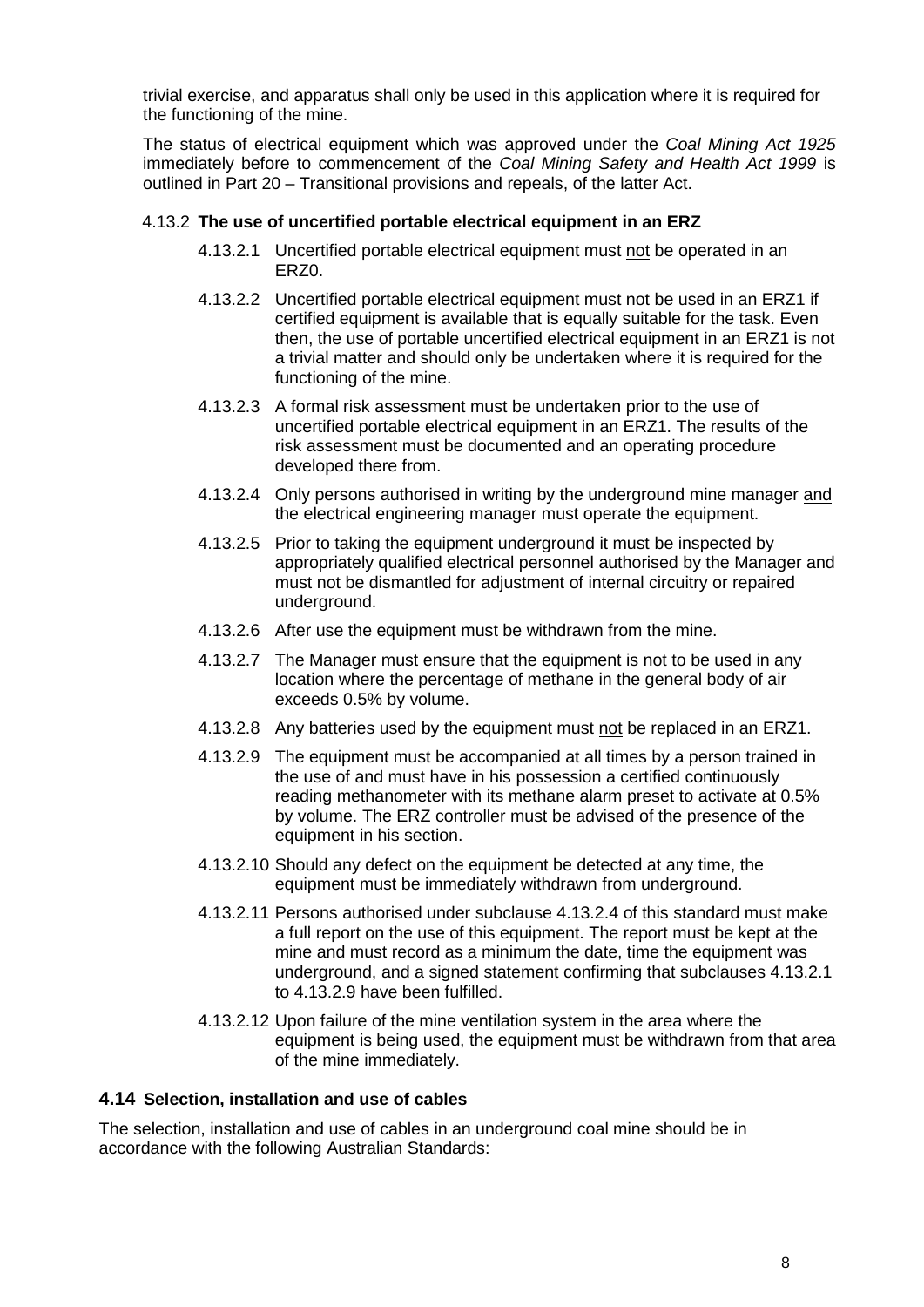- 4.14.1 **AS/NZS 1747:2003** Reeling, trailing and feeder cables used for mining Repair, testing and fitting of accessories
- 4.14.2 **AS/NZS 1802:2003** Electric cables Reeling and trailing For underground coal mining purposes
- 4.14.3 **AS/NZS 1972:2006** Electric cables Underground coal mines Other than reeling and trailing

#### <span id="page-9-0"></span>**4.15 Protection of circuits on mobile diesel equipment**

The design, installation and maintenance of electrical circuits on mobile diesel machinery at the mine shall provide for the reliable circuit interruption under fault conditions.

(Note that a Directive to reduce risk, pursuant to Section 166 of the *Coal Mining Safety and Health Act 1999*, was issued on 30 November 2005 to underground coal mines. It requires the use of enhanced over-current and earth fault protection devices on flameproof diesel vehicles electrical circuits to provide reliable circuit interruption under fault conditions, including where fault current and load current are difficult to distinguish between - see

[http://mines.industry.qld.gov.au/assets/mines-pdf/directive\\_3.pdf.](http://mines.industry.qld.gov.au/assets/mines-pdf/directive_3.pdf) A detailed inspection schedule shall be formulated with reference to relevant standards, and shall ensure that cables are secure and free from damage. Particular focus should be given to machine articulation points and areas where cables are exposed to risk of damage).

#### <span id="page-9-1"></span>**4.16 Selection, installation and use of cable plugs, receptacles, couplings and glands**

The selection, installation and use of cable plugs, receptacles, couplings and glands in explosion risk zones must be in accordance with the following Australian Standards:

- 4.16.1 **AS/NZS 1299:2009** Electrical equipment for mines and quarries Explosionprotected three-phase plugs and receptacles for working voltages up to and including 3.3 kV
- 4.16.2 **AS/NZS 1300:2009** Electrical equipment for mines and quarries Bolted explosionprotected three-phase cable coupling devices

All cable plugs, receptacles, couplings and glands must be suitably certified in accordance with the relevant Australian Standard.

#### <span id="page-9-2"></span>**4.17 Prevention of ignition of flammable gas, combustible dust or combustible material**

The design, construction, installation and use of cables must be such as to reduce the risk of causing an ignition of any flammable gas, combustible dust or material within the mine or initiating detonators due to the effects of electromagnetic or electrostatic fields.

#### <span id="page-9-3"></span>**4.18 Protection of cables in shafts**

All cables used in shafts must be adequately supported, protected and restrained.

#### <span id="page-9-4"></span>**4.19 Protection against extraneous voltages**

- 4.19.1 Electrical systems, metallic piping arrangements and metallic structures must be designed to prevent the conductance of the adverse effects of lightning and/or voltage surges into the mine.
- 4.19.2 Electrical systems, metallic piping arrangements and metallic structures must be designed to prevent build-up of static electricity.
- 4.19.3 Electrical systems, metallic piping arrangements and metallic structures entering the mine must be designed to prevent any adverse effects from electrical faults on incoming electrical circuits and any electrical circuits traversing the mine, and any touch potential rise must be limited to acceptable levels.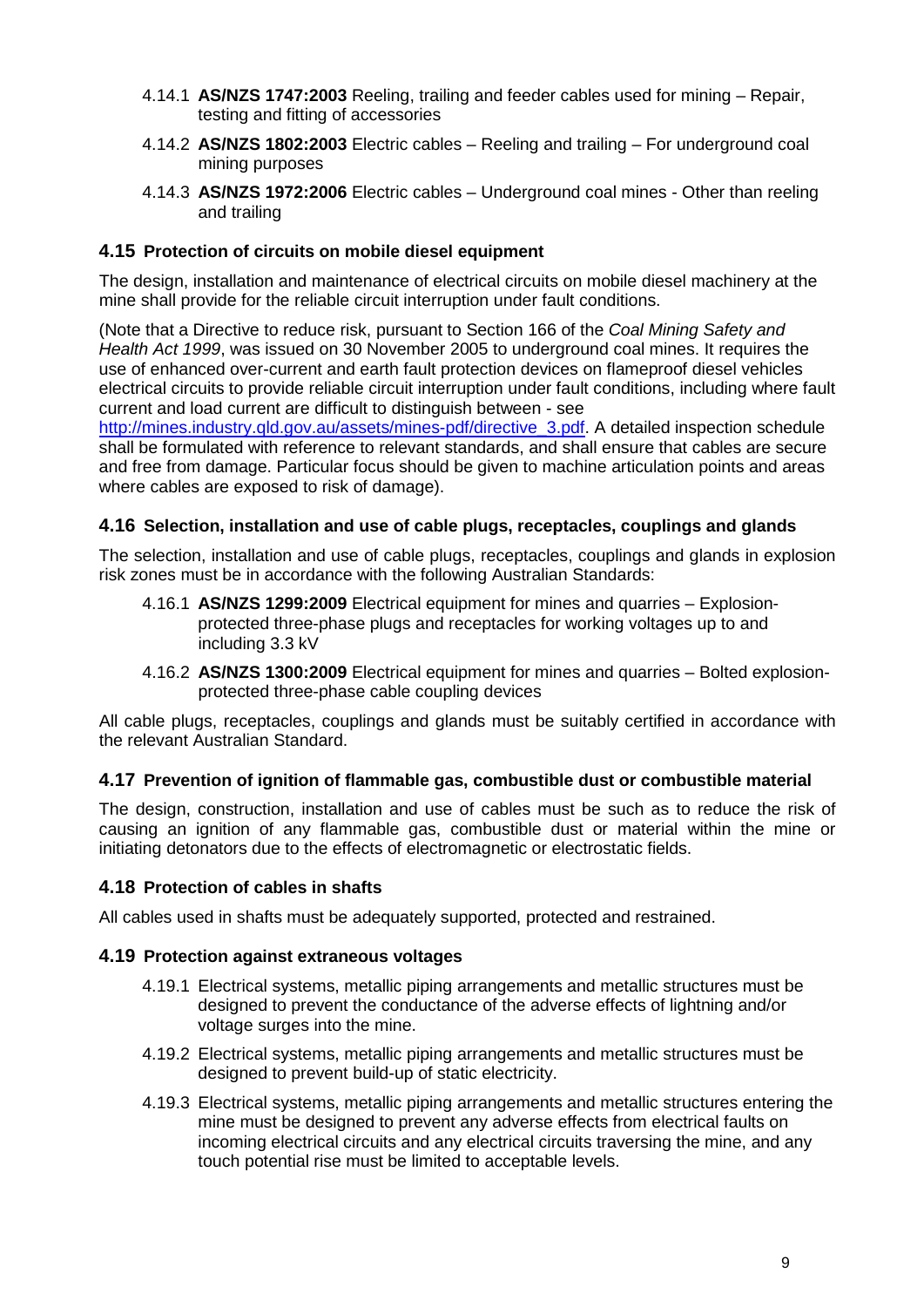#### <span id="page-10-0"></span>**4.20 The control of undesirable static electricity**

The control of undesirable static electricity in an underground coal mine should be in accordance with **AS/NZS 1020:1995** The control of undesirable static electricity**.**

#### <span id="page-10-1"></span>**4.21 Unattended equipment**

A person operating a mobile machine must not leave the controls of the machine while it is working and must before leaving the working place ensure that the electrical power is cut off from the machine.

#### <span id="page-10-2"></span>**4.22 Battery powered mobile equipment**

- 4.22.1 General. The equipment must comply with the requirements of **AS/NZS 4871.5:2010** Electrical equipment for mines and quarries - Battery powered electrical mobile machines
- 4.22.2 Construction of batteries. The construction of the terminal arrangement for batteries other than those classified as intrinsically safe must be in accordance with **AS/NZS 60079.7:2006** Explosive atmospheres - Equipment protection by increased safety 'e'.
- 4.22.3 Construction of battery boxes. Battery boxes and the covers thereof must be so constructed as to minimise accidental or unauthorised interference with the battery, but must be efficiently ventilated. The covers must be kept securely locked except when in the charging or repair station.
- 4.22.4 Control and protection. Every battery operated vehicle must be provided with-

4.22.4.1 Suitable enclosed fuses or circuit breakers where required;

- 4.22.4.2 An ampere hour meter which must at all times indicate the condition of charge of the battery.
- 4.22.5 Battery operated vehicles in an ERZ1. Battery operated vehicles operated in an ERZ1 must be suitably certified by a recognised testing authority and be in accordance with the relevant Australian Standards.
- 4.22.6 The status of electrical equipment which was approved under the *Coal Mining Act 1925* immediately before to commencement of the *Coal Mining Safety and Health Act 1999* is outlined in Part 20 – Transitional provisions and repeals, of the latter Act.

#### <span id="page-10-3"></span>**4.23 Power transformers**

- 4.23.1 General. The equipment must comply with the requirements of **AS/NZS 4871.3:2010** Electrical equipment for mines and quarries - Substations.
- 4.23.2 Power transformers in an ERZ1. Power transformers operated in an ERZ1 must be suitably certified by a recognised testing authority and be in accordance with the relevant Australian Standards.

### <span id="page-10-4"></span>**4.24 Control of electromagnetic radiation**

The use of equipment, which may emit ionising and non-ionising radiation, should be in accordance with the relevant Australian Standards and British Standards.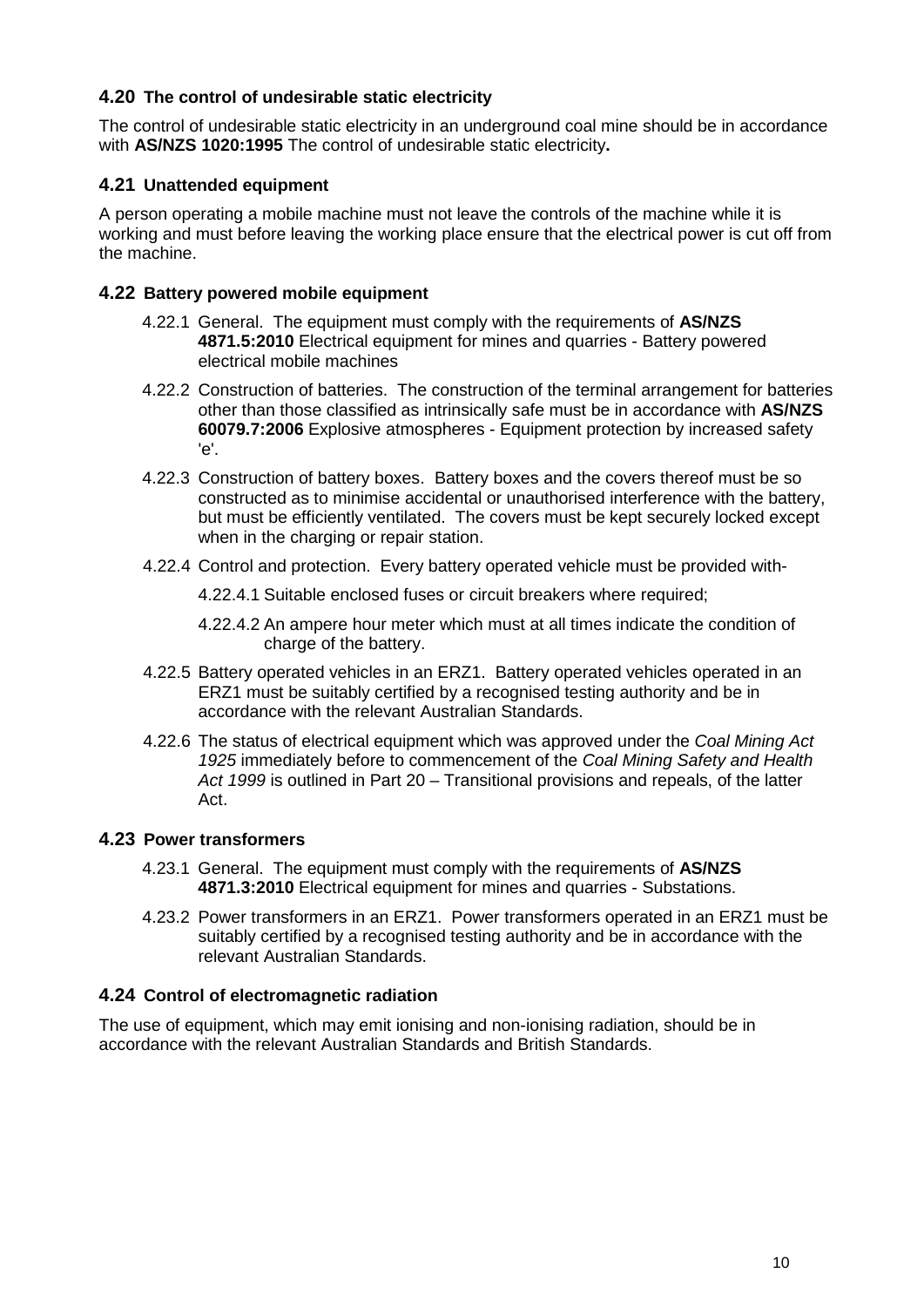#### <span id="page-11-0"></span>**4.25 Pressurised room**

- 4.25.1 A pressurised room must not be installed in an ERZ0 or ERZ1.
- 4.25.2 The walls, floors and ceilings of the pressurised room must be of such material that any fire inside the room must not be able to be propagated outside the room within 30 minutes.
- 4.25.3 The room must be monitored for excessive temperature via a proven method; the temperature monitor must initiate alarms both locally and at the surface.
- 4.25.4 Adequate portable fire-fighting equipment must be installed adjacent to all exits to the room.
- 4.25.5 A temperature initiated automatic fire suppression system must be installed inside the room.
- 4.25.6 There must be a reliable and continuous flow of air into the room which maintains a positive pressure of 25 Pa (0.25 mbar) above the outer atmosphere: the quality of the pressurising air must comply with the requirements of section 359 of *Coal Mines Safety and Health Regulation 2001*.
- 4.25.7 The minimum overpressure of 25 Pa with respect to the outer atmosphere must be maintained at all points inside the room and its associated ducts at which leaks are liable to occur, all doors and windows being closed.
- 4.25.8 The rooms must have a degree of protection similar to a rating of at least IP55.
- 4.25.9 The intake ducting to the pressurising equipment must not pass through or draw air from an ERZ0 or ERZ1.
- 4.25.10 Fail-safe pressure–activated devices must be provided for the operation of alarms, and electrical trip devices in the event of the overpressure of the room falling below 25 Pa with respect to the outer atmosphere. Upon failure of the pressurisation system it must disconnect the electrical supply to the room within 10 minutes of the loss of pressure.
- 4.25.11 Before energising the electrical supply to the equipment in the room upon start-up or after shutdown the room and associated ducts must be purged with fresh air, sufficient to reduce the concentration of methane to a level below 0.25%.
- 4.25.12 The pressurisation system must be capable of ensuring a sufficient outward air speed of 0.3 m/sec through all the openings of the room when all these openings are open at the same time.
- 4.25.13 A methane detector must be provided in the room to automatically disconnect the electrical supplies to the room if the concentration of methane exceeds 0.25%.
- 4.25.14 Any battery charging in the room must be carried in accordance with a risk assessment under clause 4.2 of this standard.
- 4.25.15 All electrical power supplies to the equipment installed and operated in the room must be protected by 30mA earth leakage protection.
- 4.25.16 Any back-up batteries installed in electronic equipment installed in the room must be intrinsically safe, category Ex ia.

#### <span id="page-11-1"></span>**4.26 Intrinsically safe power circuits**

- 4.26.1 Fires can occur in certified intrinsically safe power circuits. The heat generated from a series resistive fault has been shown, under certain conditions, to ignite flammable materials.
- 4.26.2 Australian Standard AS/NZS 60079.11 specifies the construction and testing of intrinsically safe apparatus intended for use in an explosive atmosphere and for associated apparatus which is intended for connection to intrinsically safe circuits which enter such atmospheres.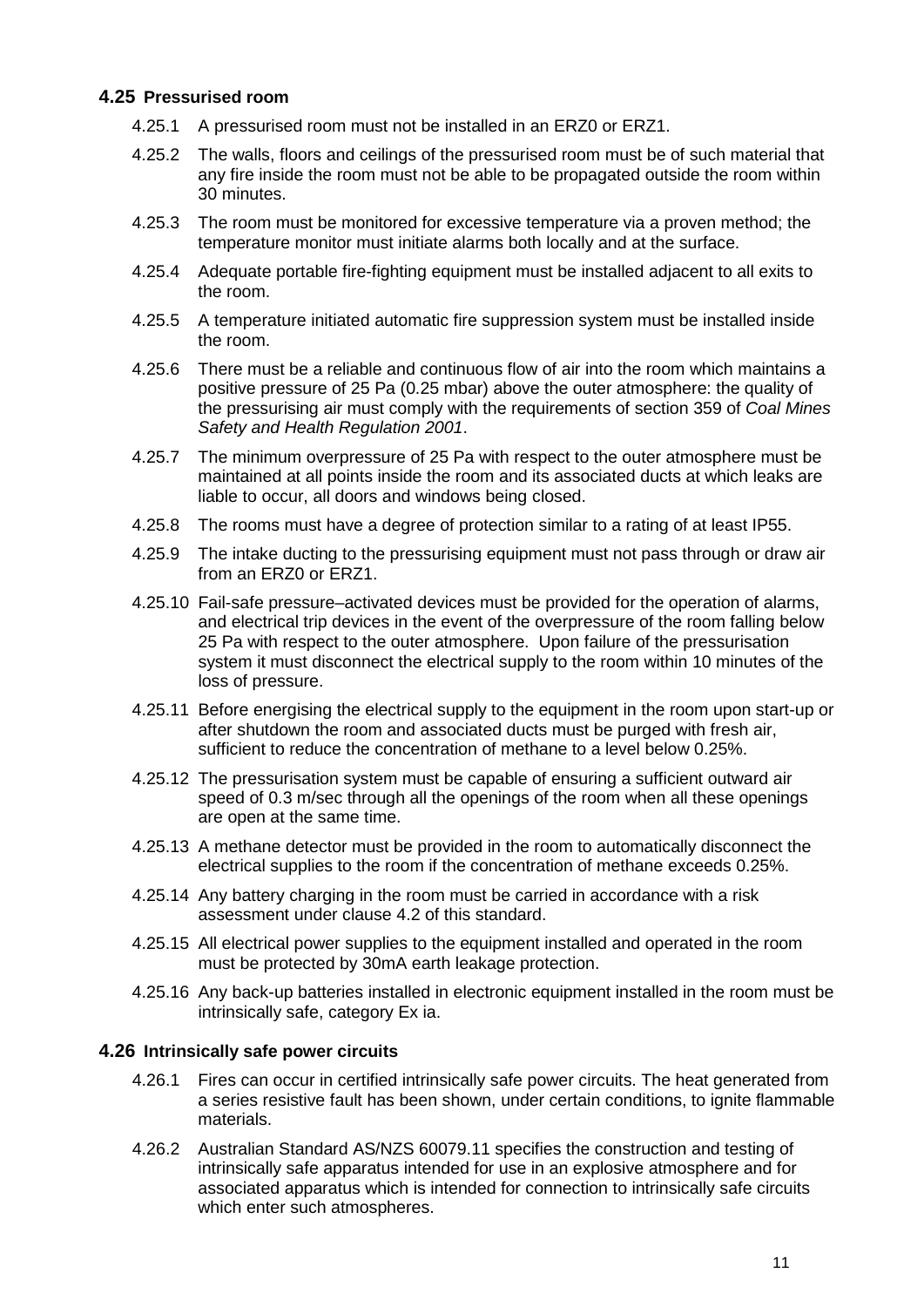- 4.26.3 Australian Standard AS/NZS 60079.14 contains the specific requirements for the design, selection and erection of electrical installations in hazardous areas associated with explosive atmospheres, this includes intrinsically safe equipment.
- 4.26.4 Australian Standard AS/NZS 60079.17 covers factors directly related to the inspection and maintenance of electrical installations within hazardous areas.
- 4.26.5 Australian Standard AS/NZS 60079.25 contains the specific requirements for construction and assessment of intrinsically safe electrical systems, type "i".
- 4.26.6 Whilst all these standards are applicable to intrinsically safe power circuits they do not currently provide comprehensive information/warnings in relation to potential issues surrounding resistive type faults which may generate enough heat to cause a fire. Although they do define intrinsic safety "i" as a type of protection based on the restriction of electrical energy within equipment and of interconnecting wiring exposed to the explosive atmosphere to a level below that which can cause ignition by either sparking or heating effects.
- 4.26.7 AS/NZS 60079.14 states that a fundamentally different type of protection philosophy has to be recognised in the installation of intrinsically safe circuits. In comparison with all other types of installations, where care is taken to confine electrical energy to the installed system as designed so that a hazardous environment cannot be ignited, the integrity of an intrinsically safe circuit has to be protected from the intrusion of energy from other electrical sources so that safe energy limitation in the circuit is not exceeded, even when breaking, shorting or earthing of the circuit occurs. As a consequence of this principle, the aim of the installation rules for intrinsically safe circuits is to maintain separation from other circuits. It also states that, in relation to section 7 Electrical Protection, the requirements of this clause are not applicable to intrinsically safe circuits. One of the requirements of section 7 is that short-circuit and earth fault protection devices shall be such that auto-reclosing under fault conditions is prevented.
- 4.26.8 Intrinsically safe power supplies typically do not have earth fault detection nor do they have a function to require a manual reset if an overload condition occurs.
- 4.26.9 In relation to intrinsically safe circuits at underground coal mines, the following should be considered as part of the sites risk management processes.
	- 4.26.9.1 Ascertain the energy levels available from intrinsically safe electrical circuits.
	- 4.26.9.2 Ascertain the electrical protection systems in place for intrinsically safe electrical circuits.
	- 4.26.9.3 Review the energy levels and protection systems and determine if additional controls are required for intrinsically safe electrical circuits. Additional controls could include, but are not limited to, earth fault monitoring, overload protection requiring manual reset, increased mechanical protection of cables and equipment, and increased inspection regimes for intrinsically safe circuits (this may include visual as well as insulation testing).
	- 4.26.9.4 Ensure that all personnel are made aware of potential hazards in relation to intrinsically safe electrical circuits and that appropriate care and management is taken in relation to these circuits.

## <span id="page-12-0"></span>**5 Definitions**

**Air lock** – An airtight entranceway designed to maintain the internal pressure of a room in order to prevent the entry of a surrounding, potentially explosive atmosphere.

**Electrical equipment** – Electrical equipment is any item used for such purposes as generation, conversion, transmission, distribution or utilisation of electrical energy, such as machines,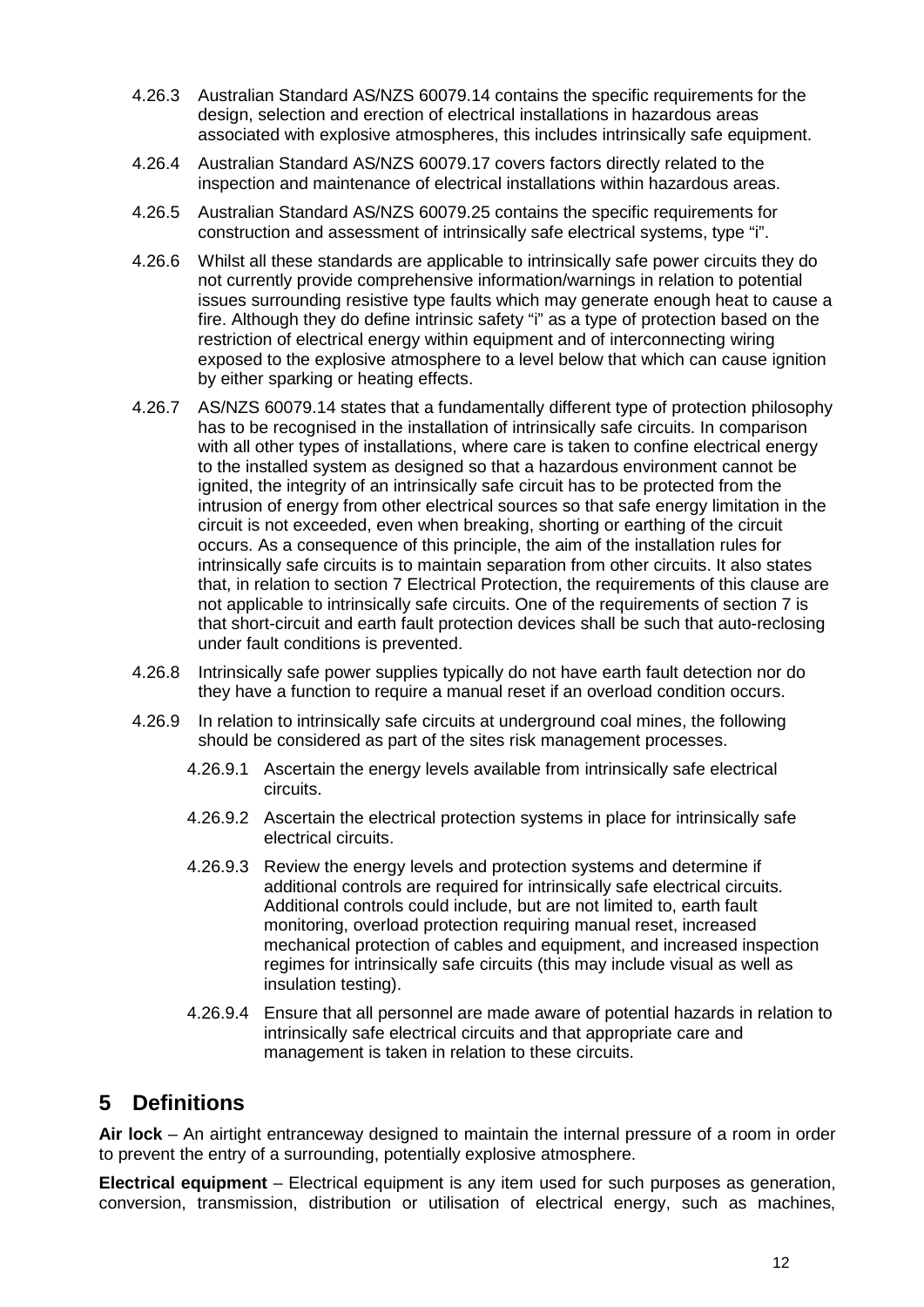transformers, apparatus, measuring instruments, protective devices, equipment for wiring systems, appliances.

**Electrical installation** – Electrical installation is an assembly of associated electrical equipment to fulfil a specific purpose or purposes and having co-ordinated characteristics.

**Equipment involved in live testing** – Is the electrical equipment and electrical installation which may become electrically alive, and includes the electrical testing equipment which supplies the electrical energy to liven up the equipment being tested.

**Feeder cable** - A flexible cable intended primarily for use between a transportable or mobile substation, and associated electrical equipment supplied from such substation

**Informative** – Refers to a standard or document that is only for information and guidance.

**Liquid filled electrical equipment** – Electrical equipment which has liquid as an insulating and/or cooling medium.

**Live** - An object must be deemed to be live when a difference of electrical potential exists or would exist between it and earth.

**Live testing** – The testing of electrical equipment and electrical installations when the electrical power is switched on and live conductors may be exposed. Live testing does not include testing and proving dead as part of an isolation procedure.

**Normative** – Refers to a standard or document that forms an integral part of the recognised standard in which it is mentioned.

**Portable electrical equipment** – Electrical equipment which is moved while in operation or which can easily be moved by a person or persons without mechanical assistance from one place to another while connected to the supply.

**Pressurisation** – The technique of quarding against the ingress of the external atmosphere, which may be explosive, into a room by maintaining fresh air therein at a pressure above that of the external atmosphere.

**Reeling cable** – A flexible cable normally providing electrical connection between a mobile machine and a fixed point or points in the electrical system and capable of being wound onto a reeling drum.

**Risk assessment** – The overall process of risk analysis and risk evaluation and the process should be in accordance with **AS/NZ ISO 31000:2009** Risk management – Principles and guidelines**.**

**Trailing cable** – A flexible cable normally providing electrical connection between a mobile or portable machine and a fixed point or points in the electrical system or between transportable equipment.

## <span id="page-13-0"></span>**6 References - Normative Standards**

The following documents are referred to, directly or indirectly, in this standard:

**AS/NZS 1020:1995** The control of undesirable static electricity

**AS 1147.1 – 1989** Electrical equipment for coal mines – Insulating materials – Materials for insulating power conducting components

**AS/NZS 1299:2009** Electrical equipment for mines and quarries – Explosion-protected threephase plugs and receptacles for working voltages up to and including 3.3 kV

**AS/NZS 1300:2009** Electrical equipment for mines and quarries – Bolted explosion-protected three-phase cable coupling devices

**AS 1482 – 1985 (R2013):** Electrical equipment for explosive atmospheres – Protection by ventilation – Type of protection v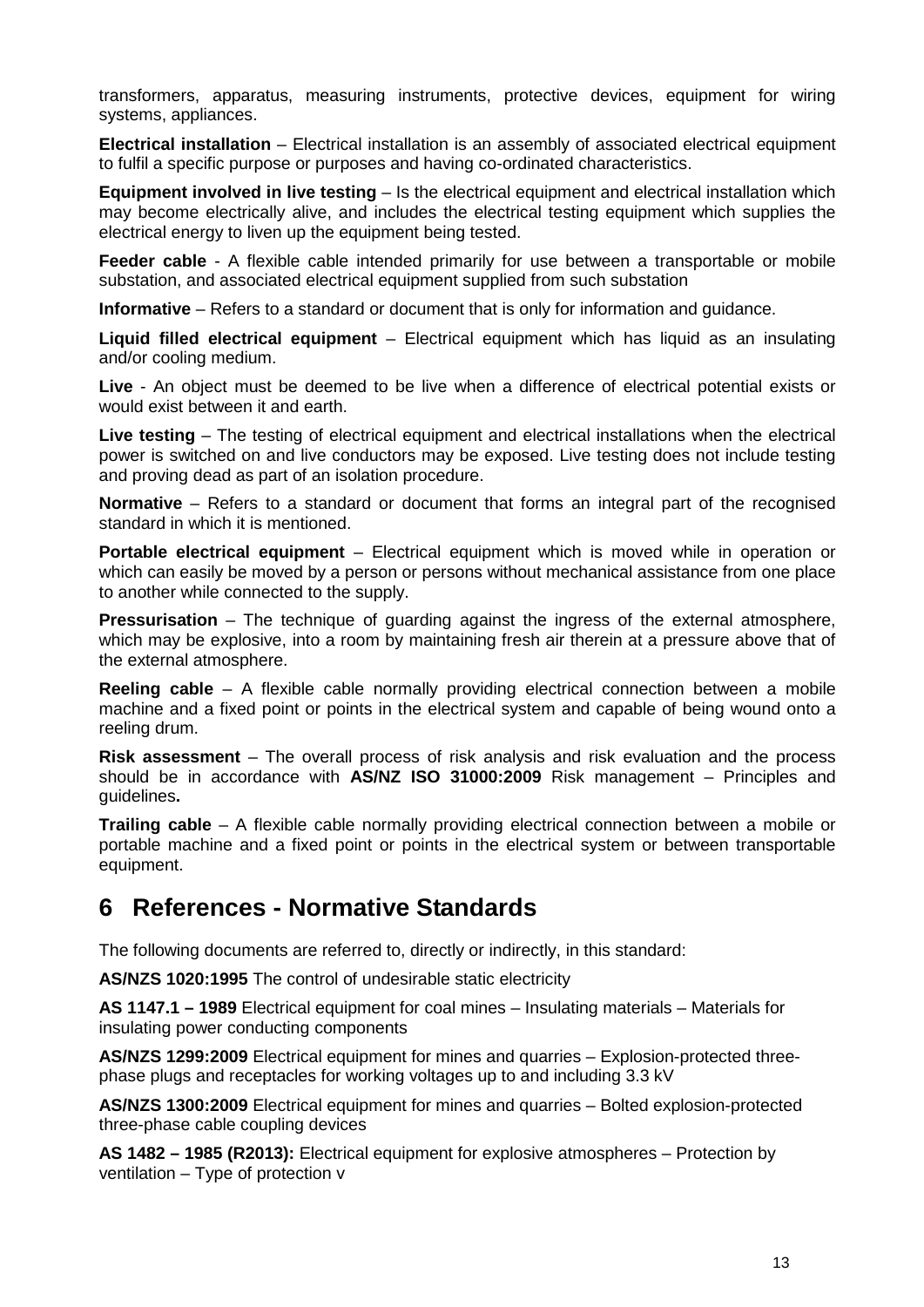**AS/NZS 1747:2003** Reeling, trailing and feeder cables used for mining – Repair, testing and fitting of accessories

**AS/NZS 1802:2003** Electric cables – Reeling and trailing – For underground coal mining purposes

**AS/NZS 1826:2008** Electrical equipment for explosive atmospheres – Special protection – Type of protection 's'

**AS 1915 – 1992** Electrical equipment for explosive atmospheres – Battery operated vehicles

**AS/NZS 1972:2006** Electric cables – Underground coal mines - Other than reeling and trailing

**AS/NZS 2081:2011** Electrical protection devices for mines and quarries

**AS/NZS 2290.1:2014** Electrical equipment for coal mines – Introduction, inspection and maintenance – For hazardous areas

**AS 2290.3 – 1990** Electrical equipment for coal mines – Maintenance and overhaul – Maintenance of gas detecting and monitoring equipment

**AS 2380.1 – 1989 (R2013):** Electrical equipment for explosive atmospheres – Explosion protection techniques – General requirements

**AS 2380.4 – 1994 (R2013):** Electrical equipment for explosive atmospheres – Explosion protection techniques – Pressurized rooms or pressurized enclosures

**AS/NZS 3000:2007** Electrical Installations (known as Australian/New Zealand Wiring Rules)

**AS/NZS 3800:2012** Electrical equipment for explosive atmospheres – Repair and overhaul

**AS/NZS 4240.1:2009** Remote control systems for mining equipment – Design, construction, testing, installation and commissioning

**AS/NZS 4240.2:2009** Remote control systems for mining equipment – Operation and maintenance for underground metalliferous mining

**AS/NZS 4240.3:2013** Remote control systems for mining equipment – Operation and maintenance for underground coal mining

**AS 4242 – 1994** Earth-moving machinery and ancillary equipment for use in mines—Electrical wiring systems at extra-low voltage

**AS/NZS 4871.1:2012** Electrical equipment for mines and quarries - General requirements

**AS/NZS 4871.2:2010** Electrical equipment for mines and quarries - Distribution, control and auxiliary equipment

**AS/NZS 4871.3:2010** Electrical equipment for mines and quarries - Substations

**AS/NZS 4871.4:2010** Electrical equipment for mines and quarries - Mains powered electrical mobile machines

**AS/NZS 4871.5:2010** Electrical equipment for mines and quarries - Battery powered electrical mobile machines

**AS/NZ ISO 31000:2009** Risk management – Principles and guidelines

**AS/NZS 60079.0:2012** Explosive atmospheres – Equipment - General requirements

**AS/NZS 60079.1:2007** Explosive atmospheres – Equipment protection by flameproof enclosures 'd'

**AS/NZS 60079.2:2007** Explosive atmospheres - Equipment protection by pressurized enclosure 'p'

**AS/NZS 60079.7:2006** Explosive atmospheres - Equipment protection by increased safety 'e'

**AS/NZS 60079.11:2011** Explosive atmospheres - Equipment protection by intrinsic safety 'i'